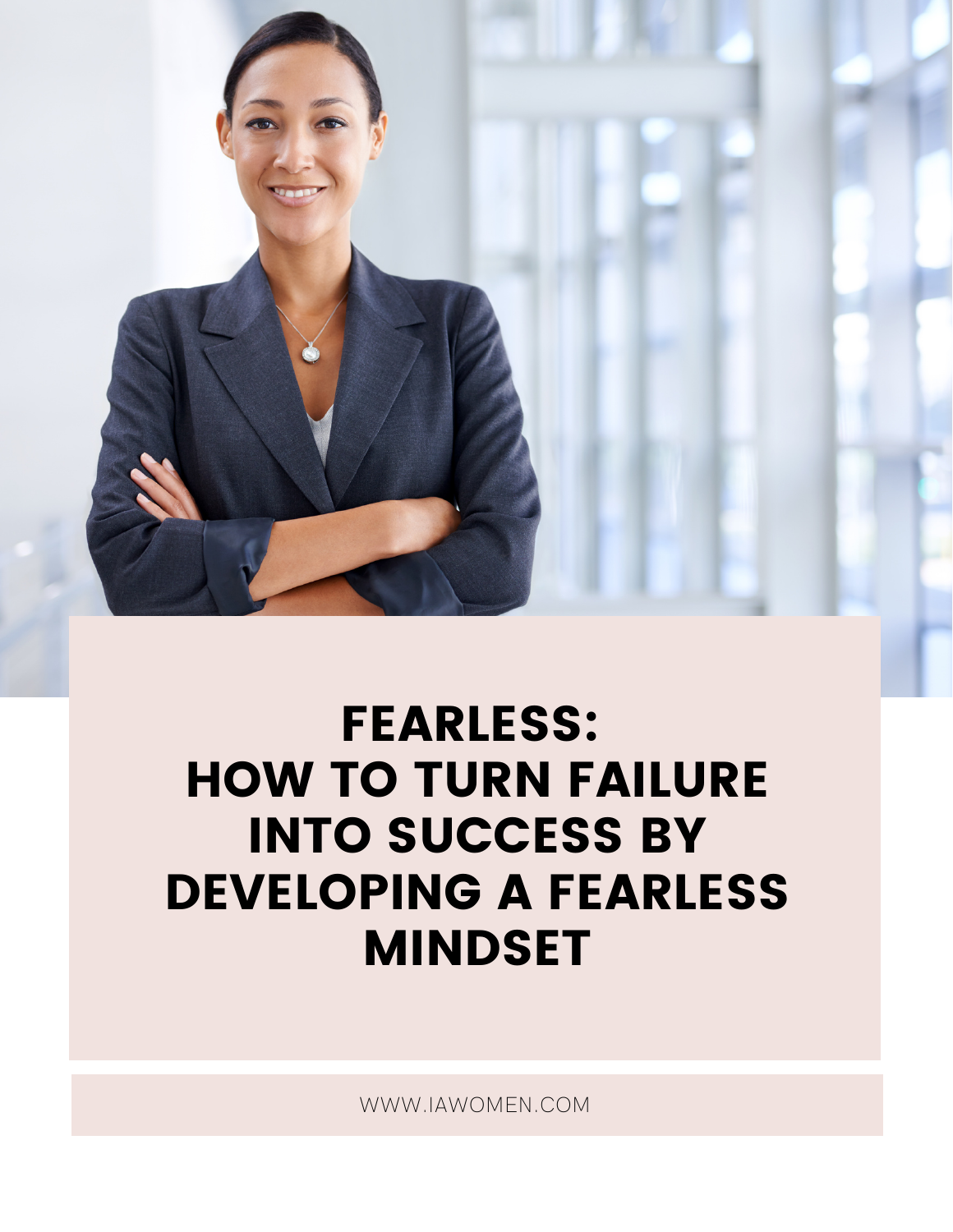## Introduction

Few words elicit an emotional response more strongly than the word "failure." One of the biggest obstacles to success is a fear of failure. In fact, most people are more motivated to avoid failure than they are to achieve success.

Most people don't even have written goals because of a fear of failure. When you set a goal you're defining success, but you're also defining failure!

However, failure is a necessary part of success and successful living. Failure is a common result. It's a lot more common than success. Failure is a short stop along the path to success. There is no significant success without a significant amount of failure, too.

Perhaps failure is something that should be welcomed, or at least considered neutral and expected. You should anticipate a fair amount of failure along the way.

If you're not failing, you're not trying.

OURS IS A WORLD WHERE PEOPLE DON'T KNOW WHAT THEY WANT AND ARE WILLING TO GO THROUGH HELL TO GET IT. - DON MARQUIS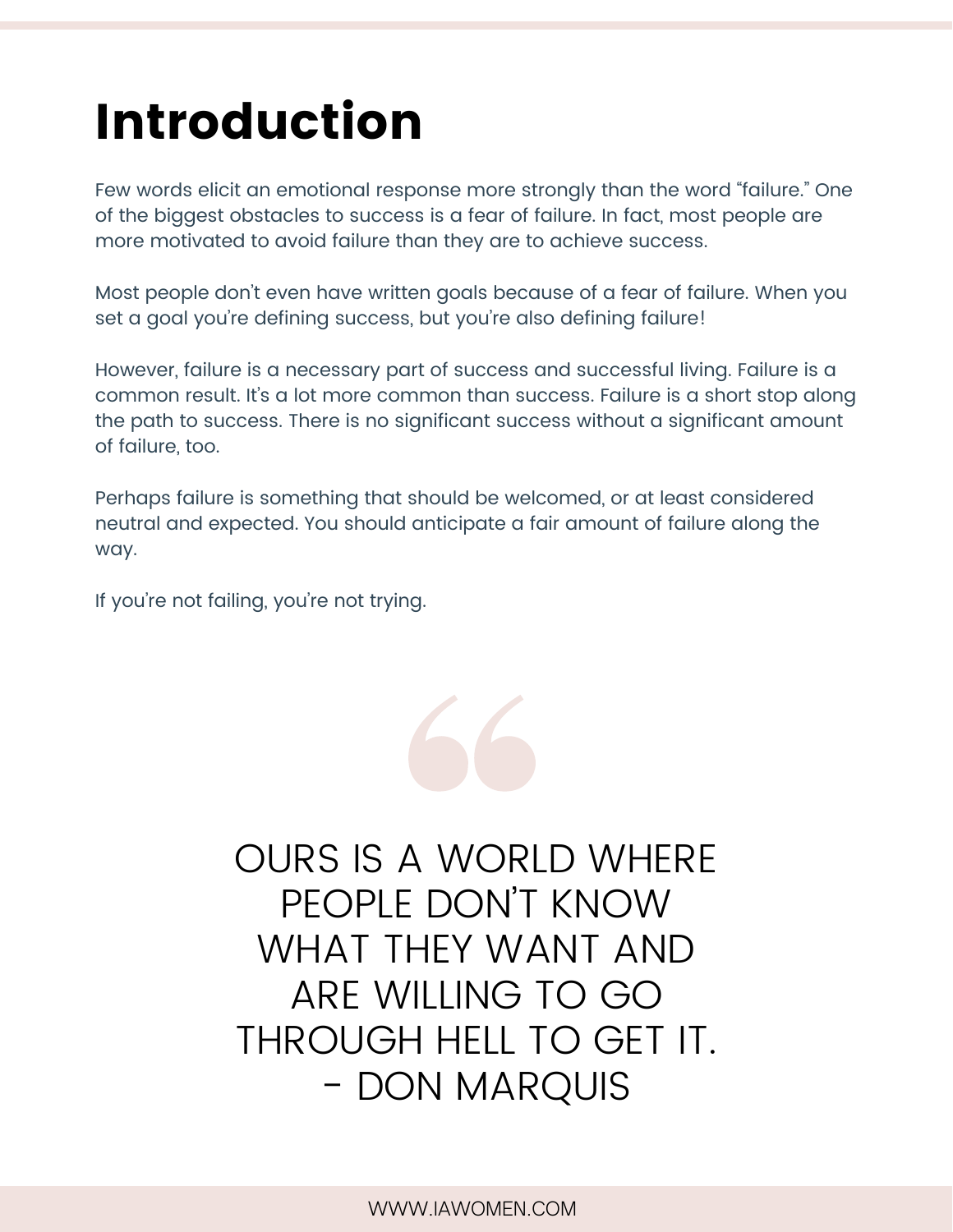## The Fear of Failure

So if failure is normal, and the fear of failure is a huge roadblock to success, why are we still afraid of failing?

Fear of failure is one of the most common fears in humans. Unfortunately though, if you have this fear, you're unlikely to experience a lot of success. It might be challenging to conquer this fear, but necessary if you want to reach the highest levels of success.

Let's look closer at this fear.

Fear of failure has several components:

- l.Fear of looking incompetent. If you fail, you must not know what you're doing, right? That might be true in some cases. However, just because you don't know what you're doing right now doesn't mean you'll never figure it out. It takes practice to be good at anything.
	- Think of how long it took you to learn to walk, talk, ride a bike, swing a golf club, or play an instrument. Those processes are little more than failure after failure.
- 2.Fear of looking like a failure. Suffering a failure doesn't make you a failure. You may have failed to do something, but that's not a permanent character flaw. A person can't be a failure. A person can only experience failure.
- 3. Belief that failure is final. There aren't many things in life that only give you one chance. You can always try again. Abraham Lincoln had more failures than most and still became a great US president. Look up his story and see how yours compares. He had failed careers, businesses, and lost multiple elections.
- 4.Fear of your own limitations. Failure doesn't reveal your long-term limitations. It might reveal your current limitations, but those can be altered. Finding out your limitations is good news, because you can do something about them and become stronger and more capable than you have ever been.
- Fear of success. Maybe you're not afraid of failing at all. Maybe you're actually afraid 5. of succeeding. This might sound counterintuitive, but it can happen. Once you're successful, people will expect more from you. There are a variety of reasons why you might fear success. Give it some thought.

Ask yourself why you fear failure. Is it one of these reasons or do you have another? Understanding the reasons for your fear is the first step to working past it. The mental resistance caused by the fear of failure can be enough to bring your efforts to a standstill.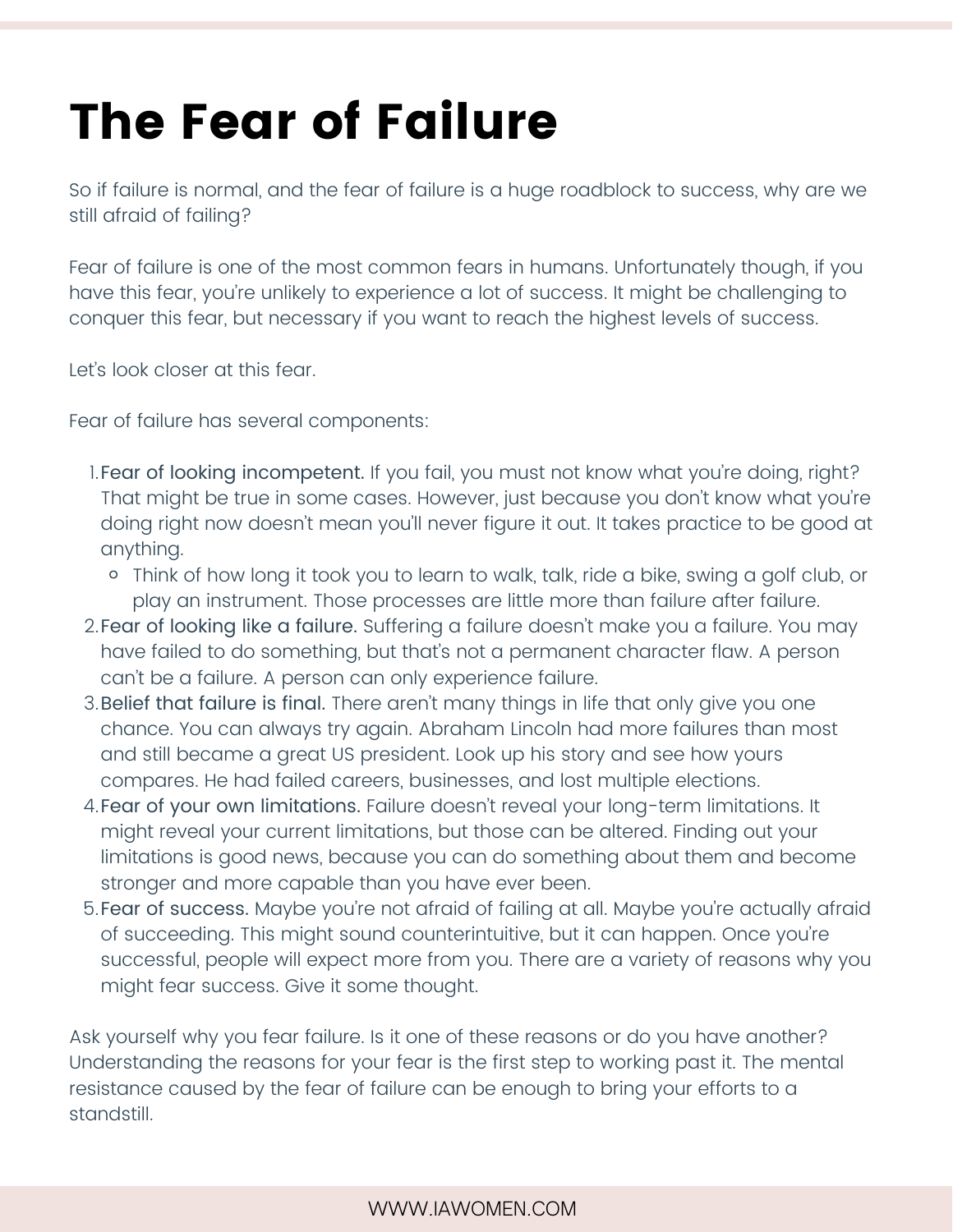

Success is not final, failure is not fatal: it is the courage to continue that counts. - Winston Churchill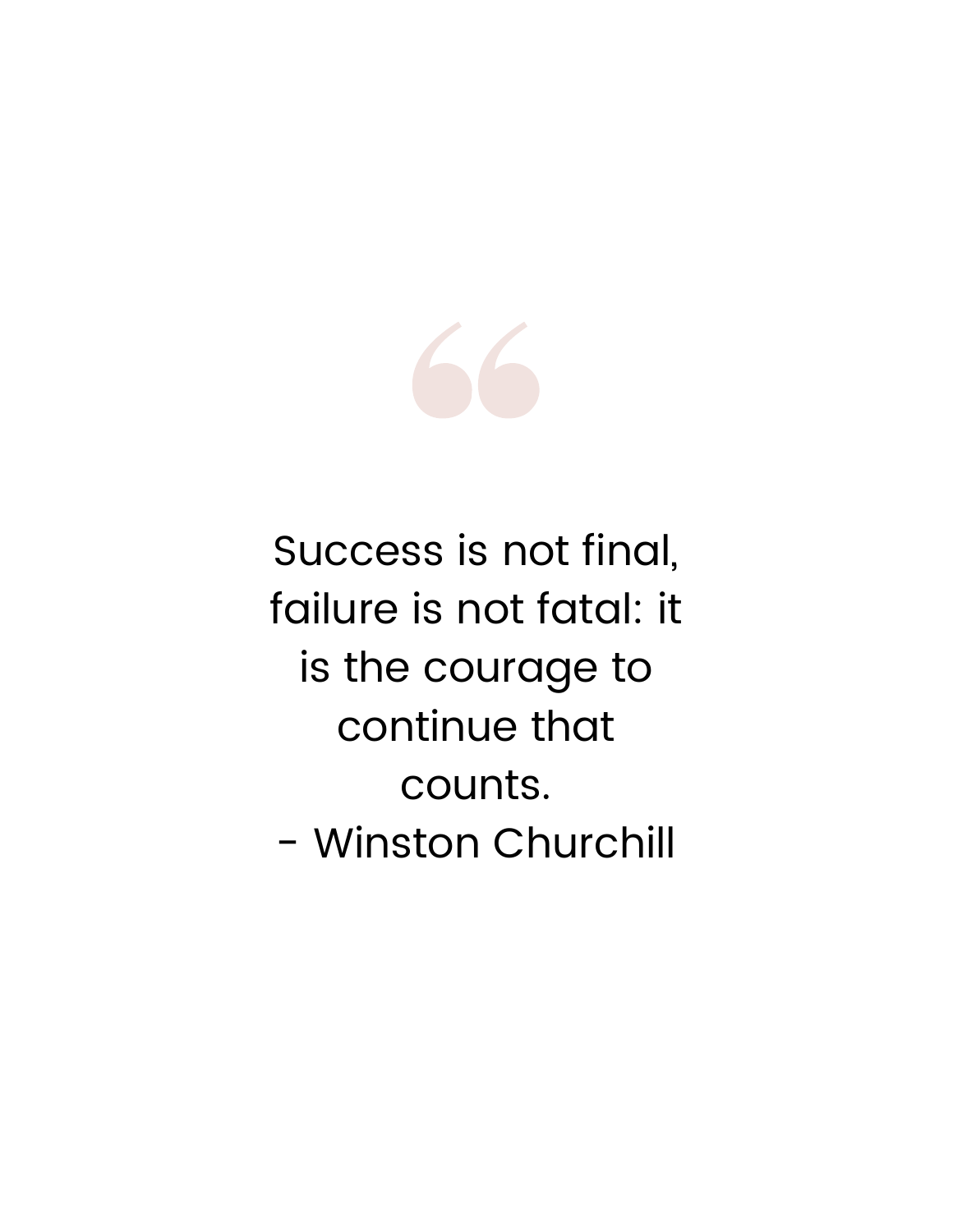# Identifying Your Fear of Failure

How do you know if you have a fear of failure? Some people like to think they just lack motivation or a clear direction. Others fool themselves into thinking that success doesn't matter to them. But everyone has things they want to accomplish. A fear of failure might be getting in your way.

#### Can you identify with these actions and thoughts?

1. You're not aggressively and enthusiastically pursuing your goals. If you're not getting up each day and attacking your goals, you might be afraid of failing. Ask yourself what you're waiting for.

2. You can't make up your mind regarding what you want. The inability to choose a goal or a future for yourself is often a symptom of fearing failure. You almost certainly know what you really want, you just don't quite have the nerve to claim it.

3. You can't seem to move past the planning stage. You know someone that's great at making elaborate and impressive plans to achieve their goals, but they never seem to arrive at the starting line. There's always one more thing they need to understand or find.

4. You suffer resistance whenever you plan to work on your goals. This could be experienced in a variety of ways. A few examples include procrastination, fatigue, headaches or other physical symptoms, a sudden urge to clean the house, or a sudden surge of self-doubt or anxiety.

5. Something always seems to come up. If it seems like the world is conspiring against you, it's all in your head. You're using random events to rationalize not taking action.

If you tend to think in these ways, a fear of failure is likely holding you back from the fine life you deserve. But take heart! You can overcome this fear with upcoming strategies.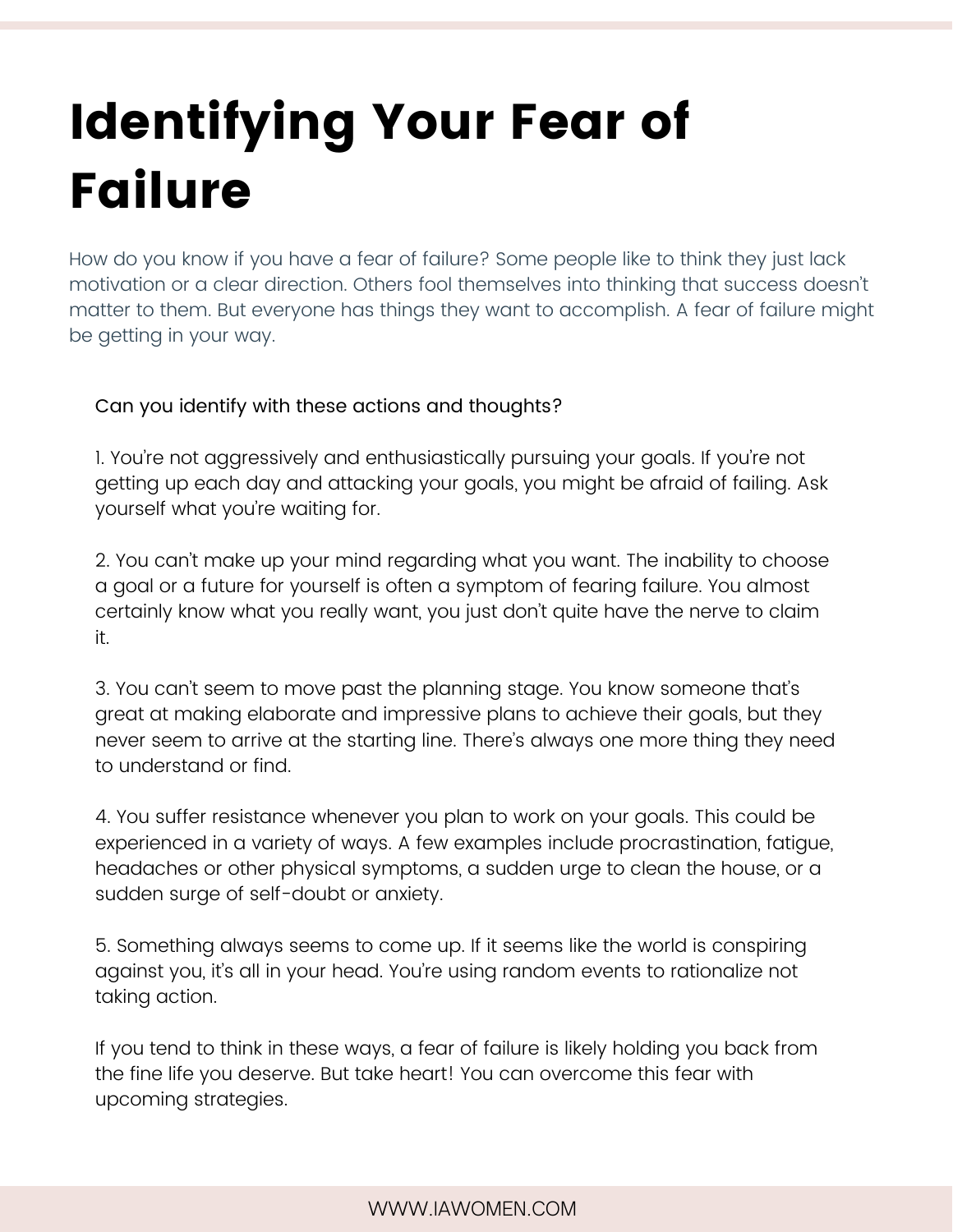# A Healthy View of Failure

A healthier and more accurate mindset around failure starts with a different view of failure. If you can view failure in a positive light, your fear of it will dissipate. You might even learn to like it! Think of how much your behavior would change if you viewed failure in a positive light.

#### Learn to enjoy failure with these strategies and success will become a certainty:

- Fail quickly. Most people spend too much time thinking and planning. The 1. sooner you get started and begin failing, the sooner you'll receive an education from the world. You'll also succeed sooner. So get out there and begin failing as soon as possible.
- 2. Avoid identifying with failure. Failing only means that your approach didn't work. It doesn't mean that YOU are a failure. There's no reason to take failure personally. It has nothing to do with you as a person. If one approach didn't work, try another.
- 3.Failure is the most accurate feedback you can get. Your belief on whether or not something will work is just an opinion, a guess. The same can be said regarding the advice and opinions of others. The only 100% accurate answer you'll receive will come from actually trying. The world will tell you if your idea is sound or not.
- 4.It's all just a big game. At the end of each level of a video game, there's always a difficult challenge or a monster that must be defeated. Life is no different. You don't fail in a video game and throw yourself on the couch while lamenting that you're a failure. Handle your failures in life the way you'd handle failures in a video game. Just start over and keep trying until you've beaten that monster.
- 5.Ask, "What if…". What if you did fail? What would happen? Likely, nothing would happen at all. Everything in the world would continue as it always has.
- 6. **You are stronger than any failure.** You might not like the idea of being wrong or of failing, but that doesn't mean you can't take it. It may take some practice, but you can learn to get past failure and on to success.

Failure might not be so bad!

It's not hard to see that failure can be viewed positively. It provides accurate feedback on your road to success. You'll never learn more than you'll learn from failure. It has so much to give you if you're willing to accept it. Fail quickly and often!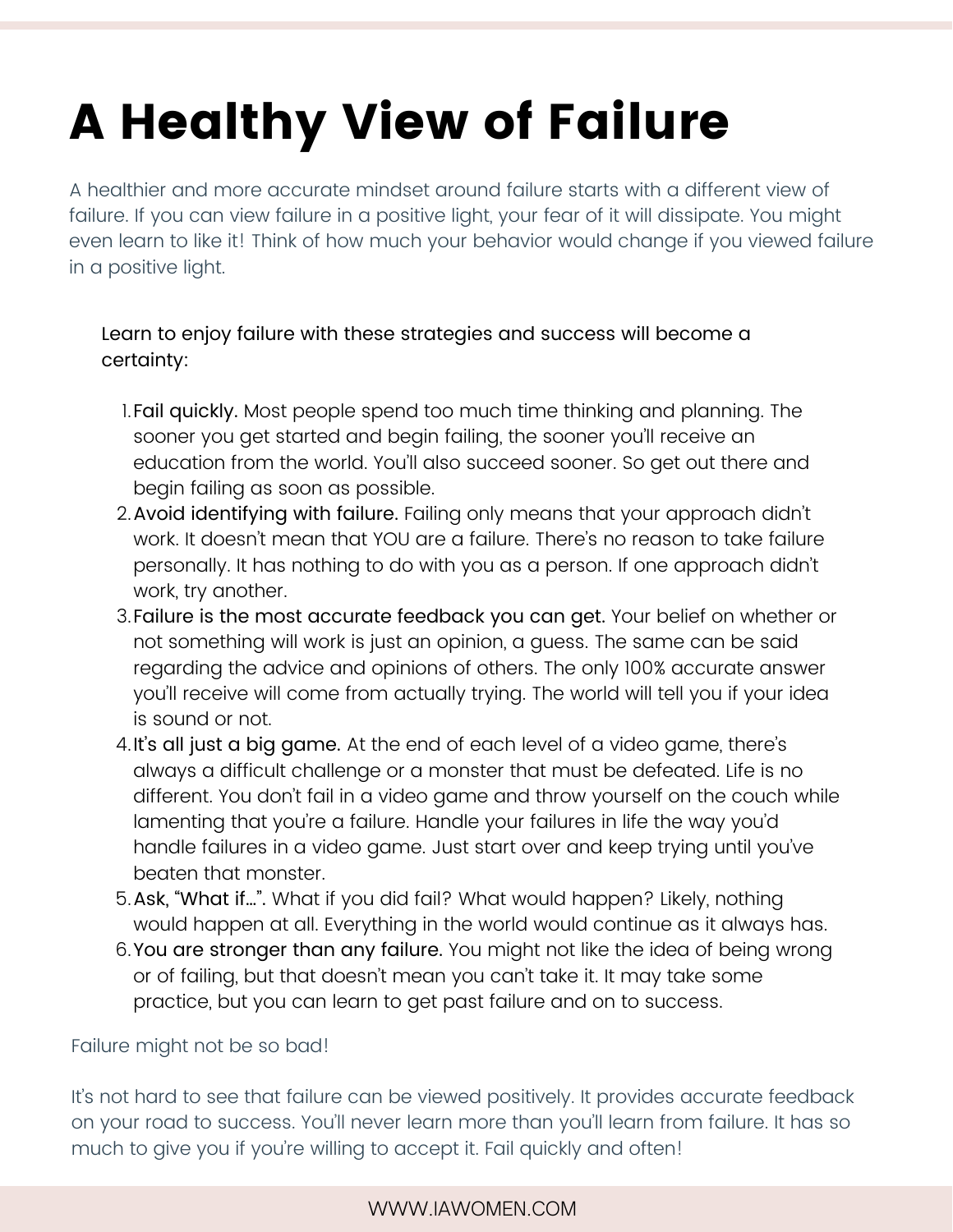

Think like a queen. A queen is not afraid to fail. Failure is another stepping stone to greatness. - Oprah Winfrey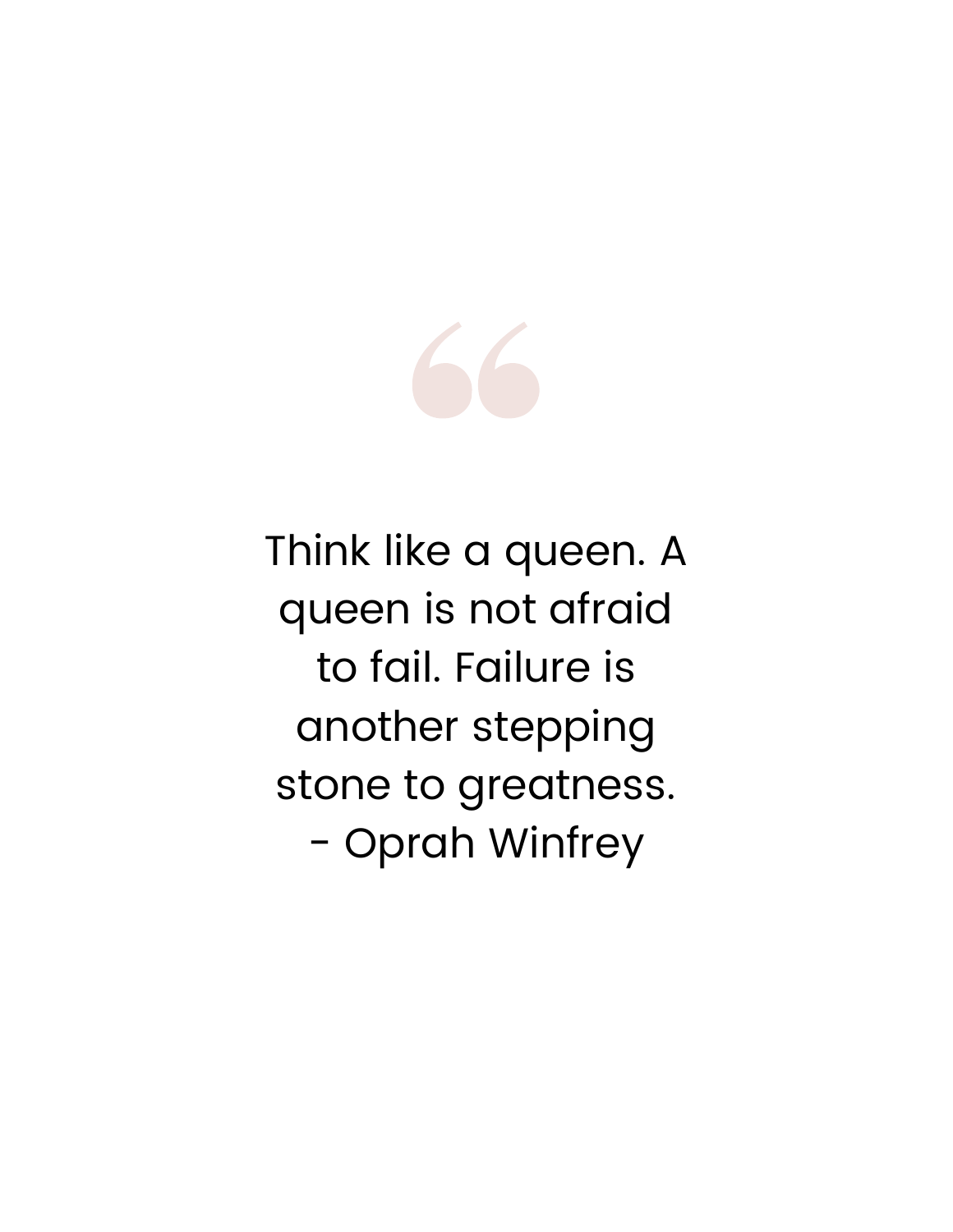## Learning to Accept Failure

Failure is the best teacher you'll ever have. It can't be emphasized enough. Not only should failure be accepted as part of the journey to success, it can be viewed in a positive light. When you understand how much failure has to offer you, you might come to view failure as a friend.

These action steps will help you appreciate failure and all it provides:

- Write down all of the significant mistakes you've ever made. Keep a 1. mistake/failure journal. Whenever you've received less than ideal results, write it down. Start with your earliest memories and work forward. A few examples might include:
	- o Times you played it too safe and regretted it later.
	- You ignored a gut feeling and regretted it.
	- You said something that you later regretted.
	- You made a faulty assumption without getting all the facts.
	- Maybe you ate too much ice cream at the fair and got sick.
	- o Perhaps you dated your best friend's ex and ruined your friendship.
- 2. **Look for patterns.** We are creatures of habit. Any mistake we've survived, we often repeat. What are the mistakes or failures that you've made repeatedly throughout your life?
- 3. Ask yourself what you could learn from each of those mistakes. What is the lesson to be learned? What is the moral of the story? Each mistake or failure is a learning opportunity. What could you have learned?
- What could you do to prevent each of those mistakes in the future? Is being 4. familiar with your past mistakes enough? Maybe it is. Maybe there are steps you need to take to ensure that you don't repeat your mistakes.
- b.Ask yourself how great your life would be if you had only made each of those mistakes once. Think about that. You've repeated many of your mistakes. Consider what your life would be like if you learned from every mistake you made and never repeated that mistake.
	- That's the power of failure. It's the most effective way to learn and enhance your life. So, fail quickly and fail often.
- 6. View your actions and decisions as experiments. Think of anything you do and say as a search for the truth. If it doesn't work out, you need to try something else. It's just a failed experiment. There's no reason to avoid a harmless experiment. Experiments are fun and interesting.

How do you feel about failure now? It's easy to see just how valuable failure can be when viewed from a positive perspective.

Each failure is an amazing opportunity. Change your view of failure and you'll be less resistant to making mistakes. Failing is ultimately a good thing.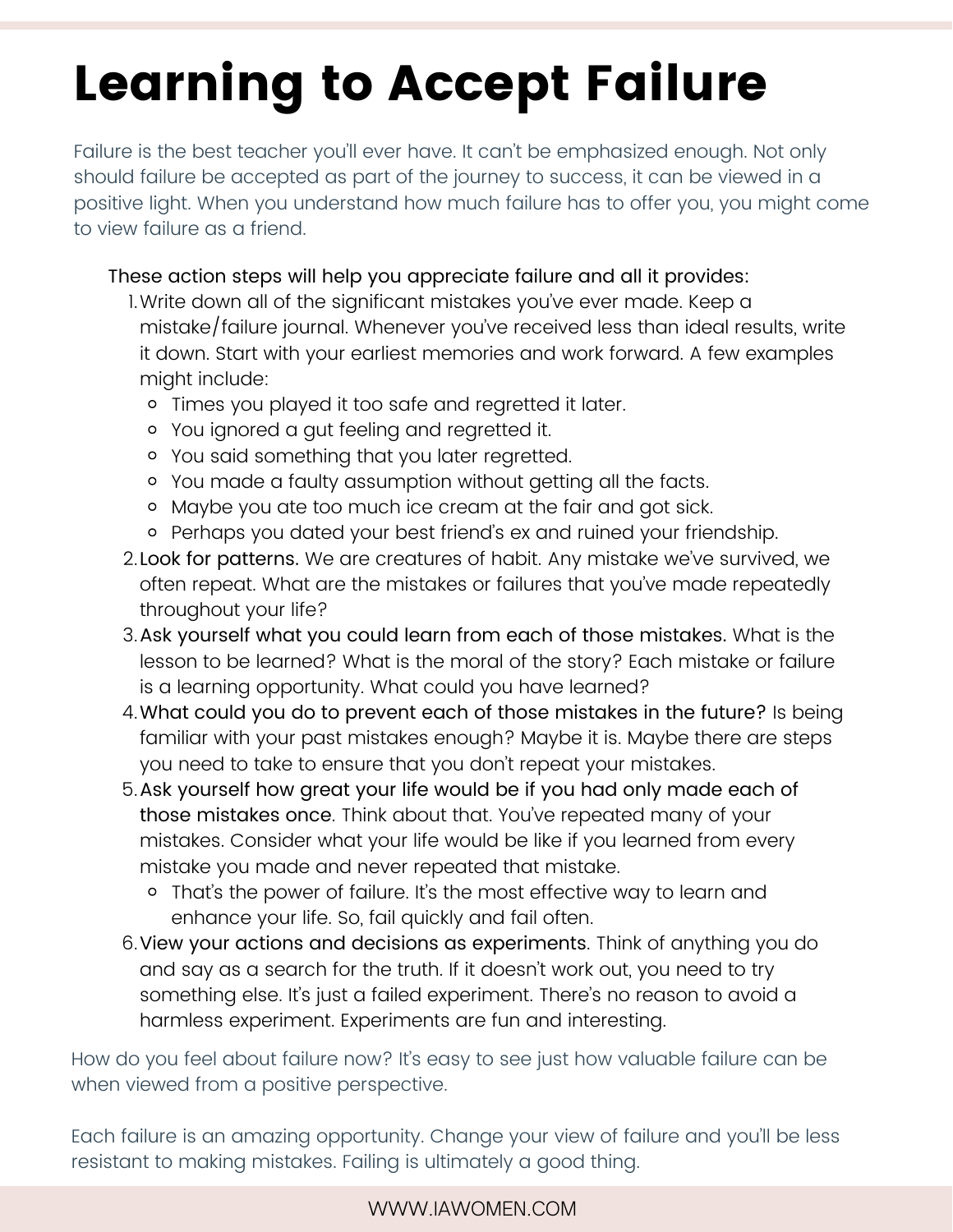

You build on failure. You use it as a stepping stone. Close the door on the past. You don 't try to forget the mistakes, but you don 't dwell on it. You don 't let it have any of your energy, or any of your time, or any of your space. - Johnny Cash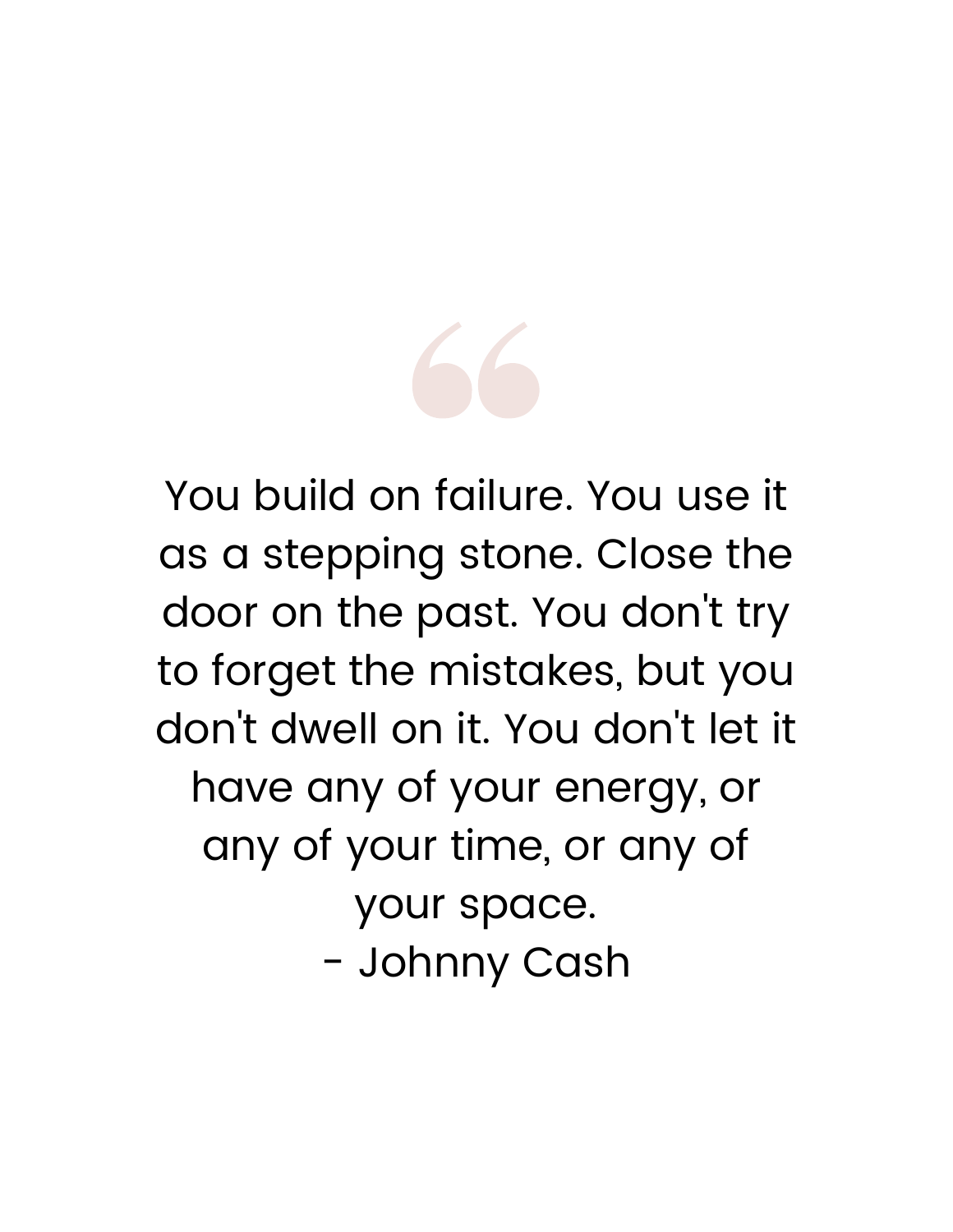# Developing a Fearless Mindset

A fearless mindset is a great defense against the fear of failure. Having the right perspective, a dose of motivation, and plenty of optimism can carry you over the finish line to achieving your goals.

You might be fearful now, but that doesn't have to be the way you face life going forward. You can reduce your fear of failure.

See how a fearless mindset may be the missing component for your success:

- I.**Optimism is important.** If you expect the worst, you'll never try. With a positive attitude, you'll be better able to forge ahead with your plans. An optimistic attitude will allow you to handle failure more easily.
	- o Practice being optimistic in your daily life. Expect that the weather will be good today. If the weather is bad, expect that it will clear. Have high expectations for everything you do, from looking for a parking space to asking someone out for a date.
	- o Interestingly, studies show that pessimistic people tend to be more accurate, but optimistic people are more successful. Would you rather be right or be happy?

2.Be a consumer of motivational material. Expose yourself to things that you find motivating.

- Books. Read things that get your juices flowing. It could be quotes, biographies, or articles related to successful people. Think about your heroes and learn more about them. Fiction, non fiction, it doesn't matter as long as you're inspired.
- Listen to motivational material. Songs, speeches, books on tape, or seminars. Try to listen to something each day that inspires you to be your best.
- Movies. Maybe Rocky puts you in the mood to take on the world. Think of the movies that motivate you to take on the world and watch a couple each week.
- By reading, listening, and watching things that motivate you, you're attacking your brain and mindset from every possible angle.
- Become good at dealing with discomfort. That negative feeling you get when 3. you think about failure is just an uncomfortable tingle. You don't have to allow it to change your behavior. Learn to keep moving forward anyway. It will go away soon enough.

Change your mindset and watch your life evolve. When you change the way you look at failure, you change your behavior and the way you evaluate risk. Spend a little time each day motivating yourself and become comfortable with discomfort. You'll soon feel like you can handle anything the world throws at you.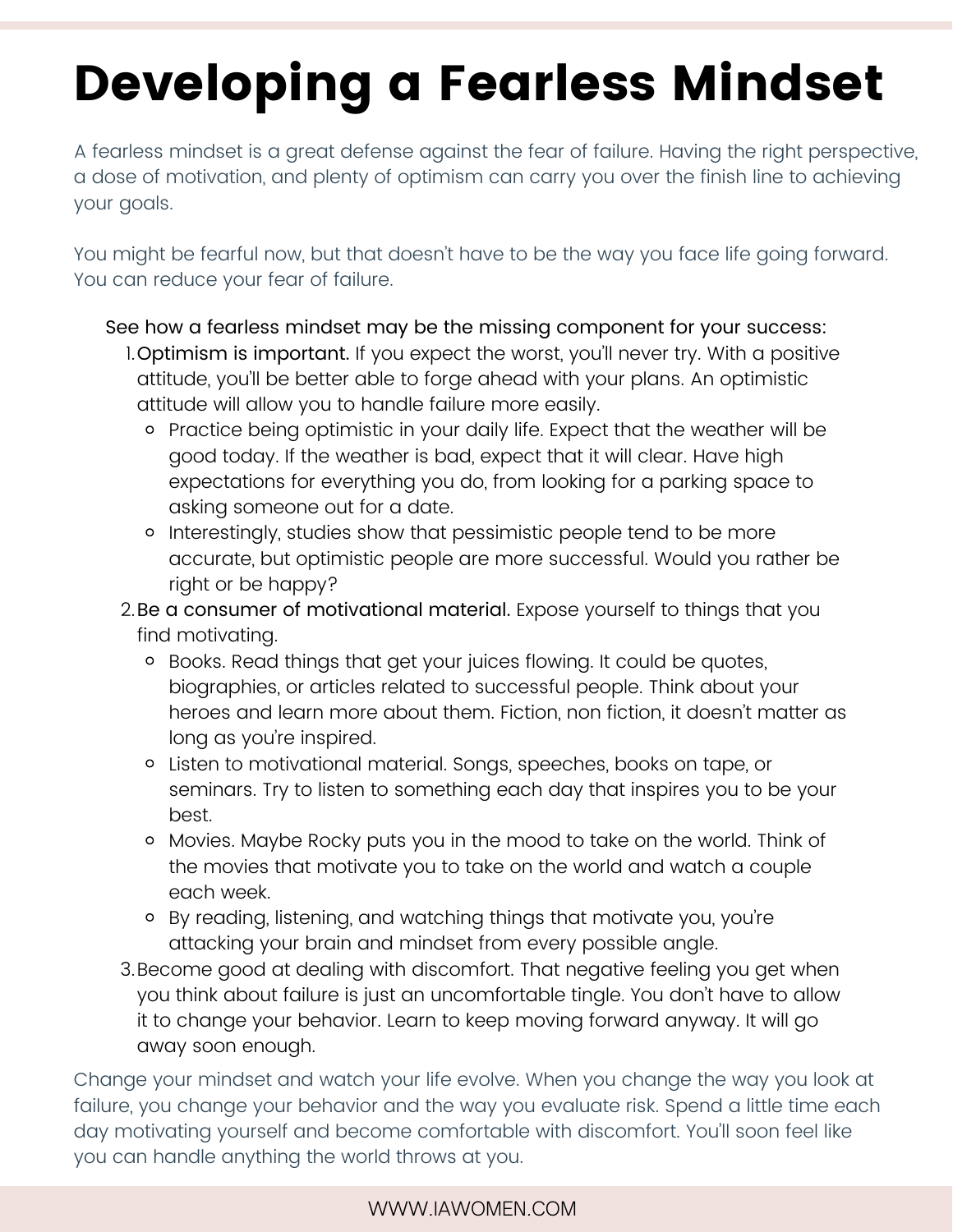

Winning is great, sure, but if you are really going to do something in life, the secret is learning how to lose. Nobody goes undefeated all the time.

If you can pick up after a crushing defeat, and go on to win again, you are going to be a champion someday. - Wilma Rudolph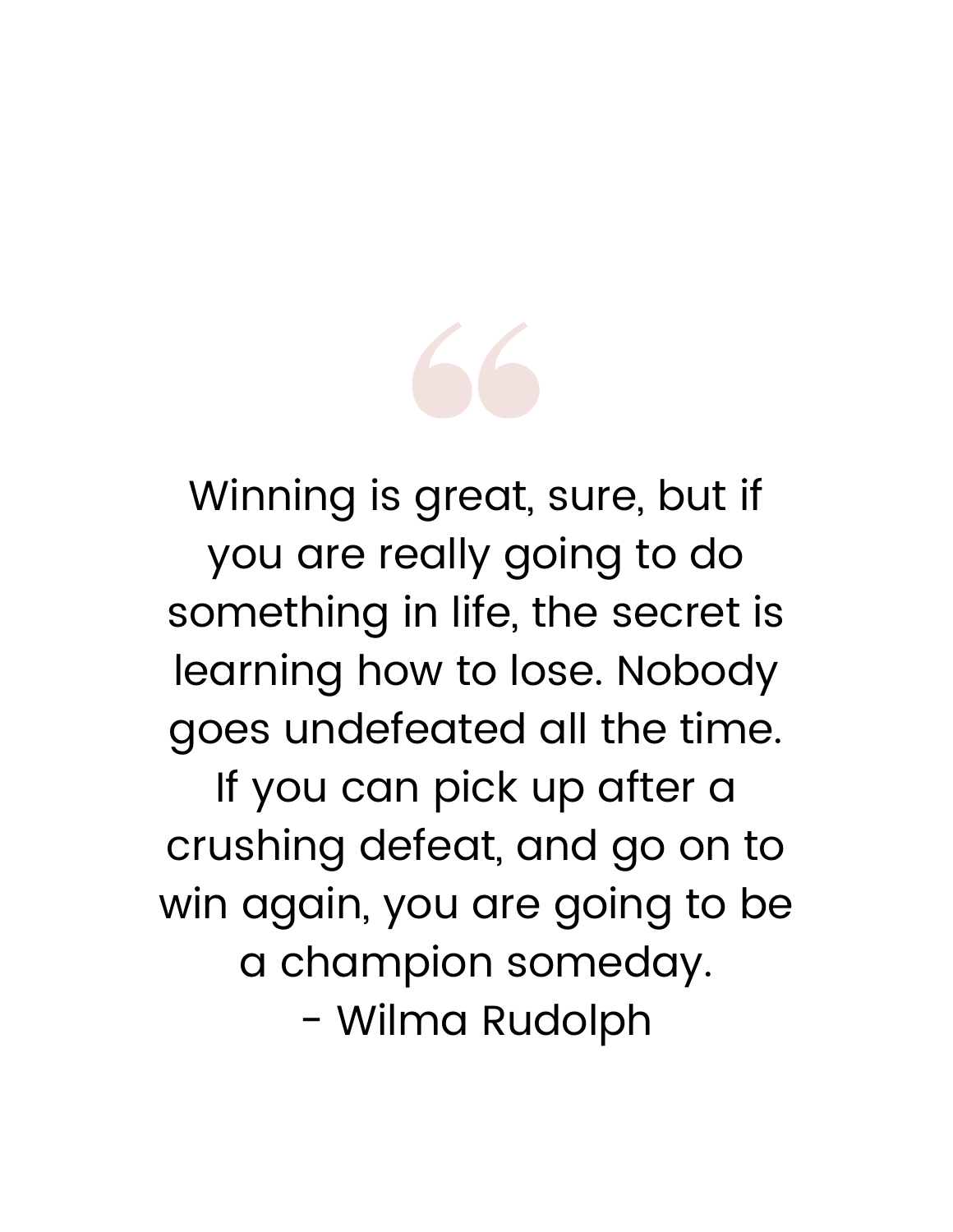# Minimizing the Likelihood of Failure

Just as you can minimize the likelihood of getting a sunburn, you can minimize the likelihood of failure. You are still likely to experience failure on the way to achieving your goals, but you can decrease the chances of it happening.

There's no reason to fail more than necessary. Do your part and success will come at a faster pace.

There are five primary reasons people fail:

- A lack of perseverance. Call it perseverance or patience. Success can take a 1. while to happen. You may have to go through several failures to finally find success. Brace yourself for the possibility that success might take longer than you expect.
- 2. Insufficient focus. Trying to do too many things ensures that you'll never be great at any of them. Everyone should have one big goal that they work on daily. What is yours?
- 3. **Negative attitude.** Optimism is necessary to get started and to keep going. If you have negative expectations, you're going to give up before your reach your goal. Stay positive.
- 4.**Rigidity.** When you fail, it's important to tailor your approach based on your new perspective. Avoid holding on too tightly to one approach. Be flexible and you'll have a better chance of reaching your goal. Remember that the goal is to find success, not to prove that your first instincts were correct.
- 5.Insufficient effort. You're going to have to try hard. Mediocre efforts lead to mediocre results.

Are you guilty of any of these? Why stack the deck against yourself? Avoid these success pitfalls and you can reduce the amount of failure you experience. You'll save time and mental energy that you can spend on another goal in the future.

Don't be afraid of failure, but don't suffer more than necessary either. Approach your goals optimistically, confidently, and with your full focus.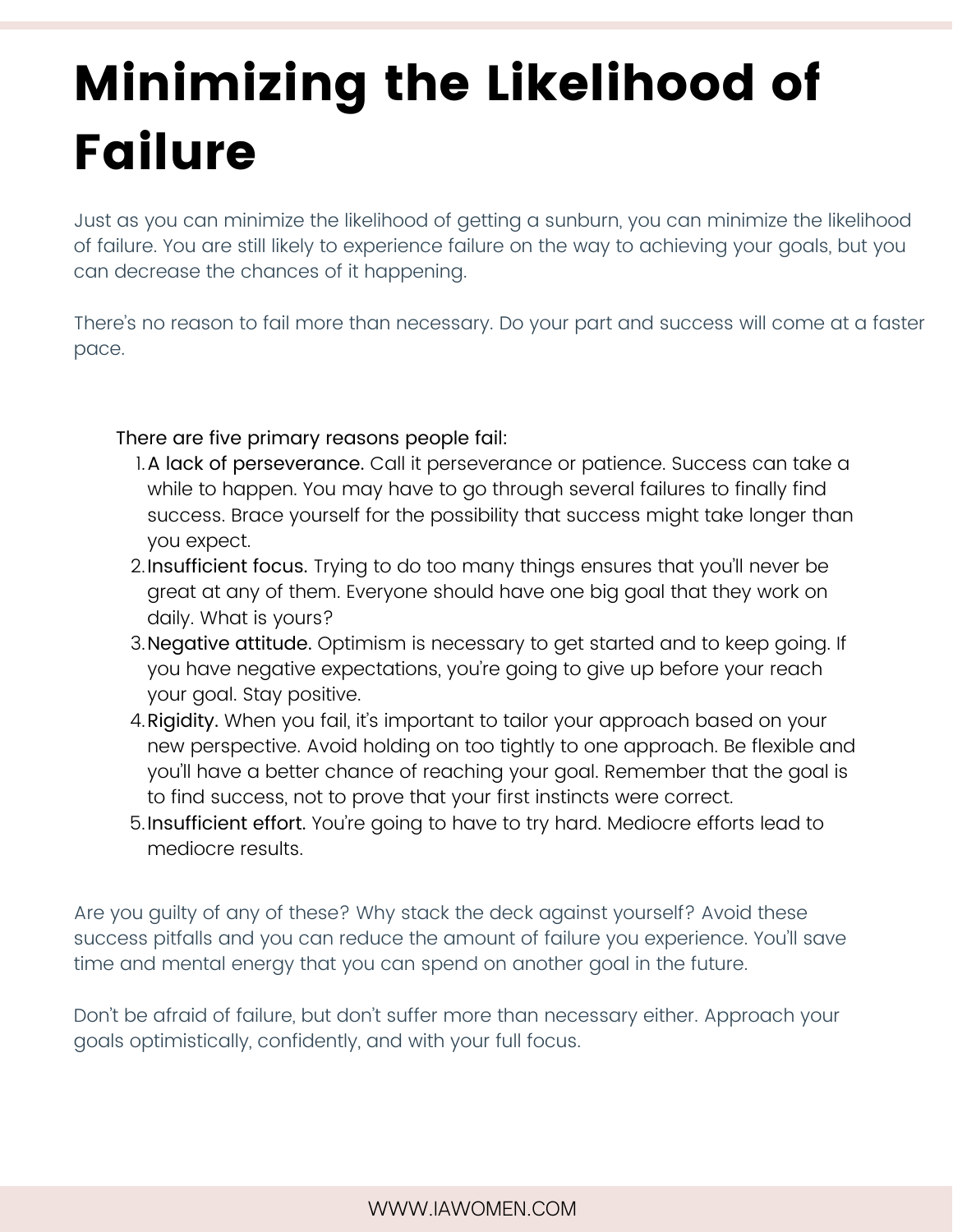

Far better is it to dare mighty things, to win glorious triumphs, even though checkered by failure... than to rank with those poor spirits who neither enjoy nor suffer much, because they live in a gray twilight that knows not victory nor defeat.

- Theodore Roosevelt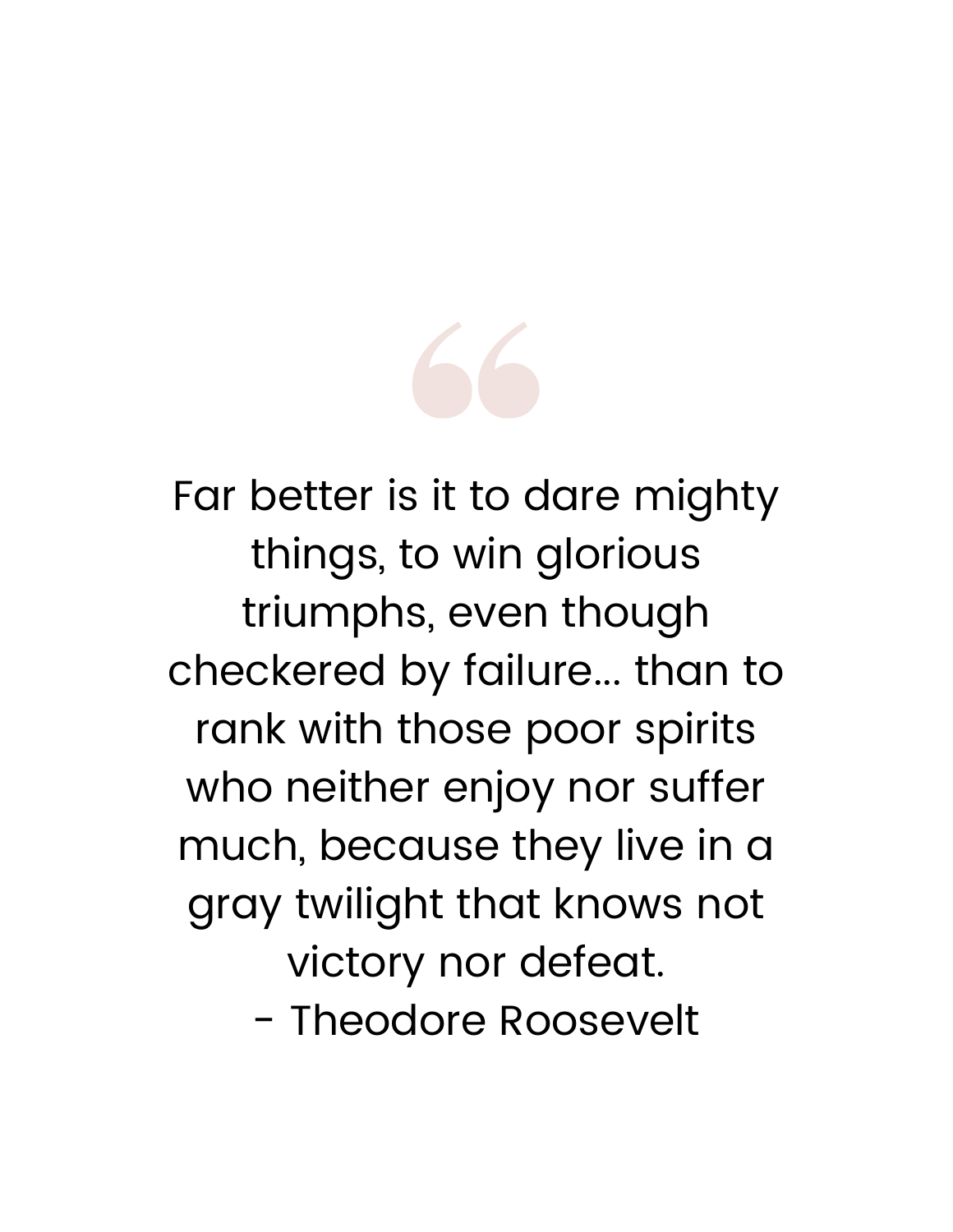### Famous Failures

Many of your favorite actors, writers, singers and historical heroes dealt with a stunning amount of failure. You can derive inspiration from these people and perhaps duplicate their success. You can be just as successful as anyone else. The key is surviving failure.

Many famous and highly successful people suffered a long string of failures, such as:

I.Abraham Lincoln. He may have been the greatest US president, but he wasn't always successful. It's safe to say that he had more failures than most of us are willing to endure:

- He went into the Illinois militia as a captain and left as a private.
- He was defeated when he ran for the state legislature.
- Failed in business.
- His girlfriend died.
- Had a nervous breakdown.
- Was defeated for Speaker of the Illinois State Senate.
- o Defeated while running for Congress.
- Defeated for US senate.
- Defeated for nomination for vice-president.
- Lost for US senate again.
- 2.J.K Rowling. As the author of the beloved Harry Potter series of books and a net worth of nearly \$1 billion, Rowling had her fair share of rejections before finding success.
	- <sup>o</sup> After spending five years to write the first Harry Potter book, it took an additional two years to find a publisher.
	- <sup>o</sup> She was a single mother, on welfare, and wrote the book on a manual typewriter. Word processors were available by this time and electric typewriters had been around for many years.
	- o She was rejected by a dozen publishers before she found one who was interested.
- Sylvester Stallone. While he managed to become a household name, earn millions of 3. dollars, and win an Oscar, Sylvester Stallone faced many challenges in becoming an actor.
	- o He was turned down by over 1,500 talent agents in New York City. There weren't even 1,500 talent agents in NYC. After he approached every agent in the city, he started back at the beginning of the list and tried again.
	- He was repeatedly told that he looked and sounded funny and didn't have a chance of making it as an actor.
	- o He had many problems in school throughout his childhood and attended a special school for kids with learning disabilities.
	- He got his first job by spending the night in an agent's office. He had been rejected at 4pm and refused to leave. He was still there the next morning and was given his first job.

How much have you really failed? You can bet that the most successful people you know have failed much more than you.

Be inspired by these great stories. Pick up a biography of your favorite hero and read about his life. You might be surprised and motivated by the amount of struggle they were able to overcome.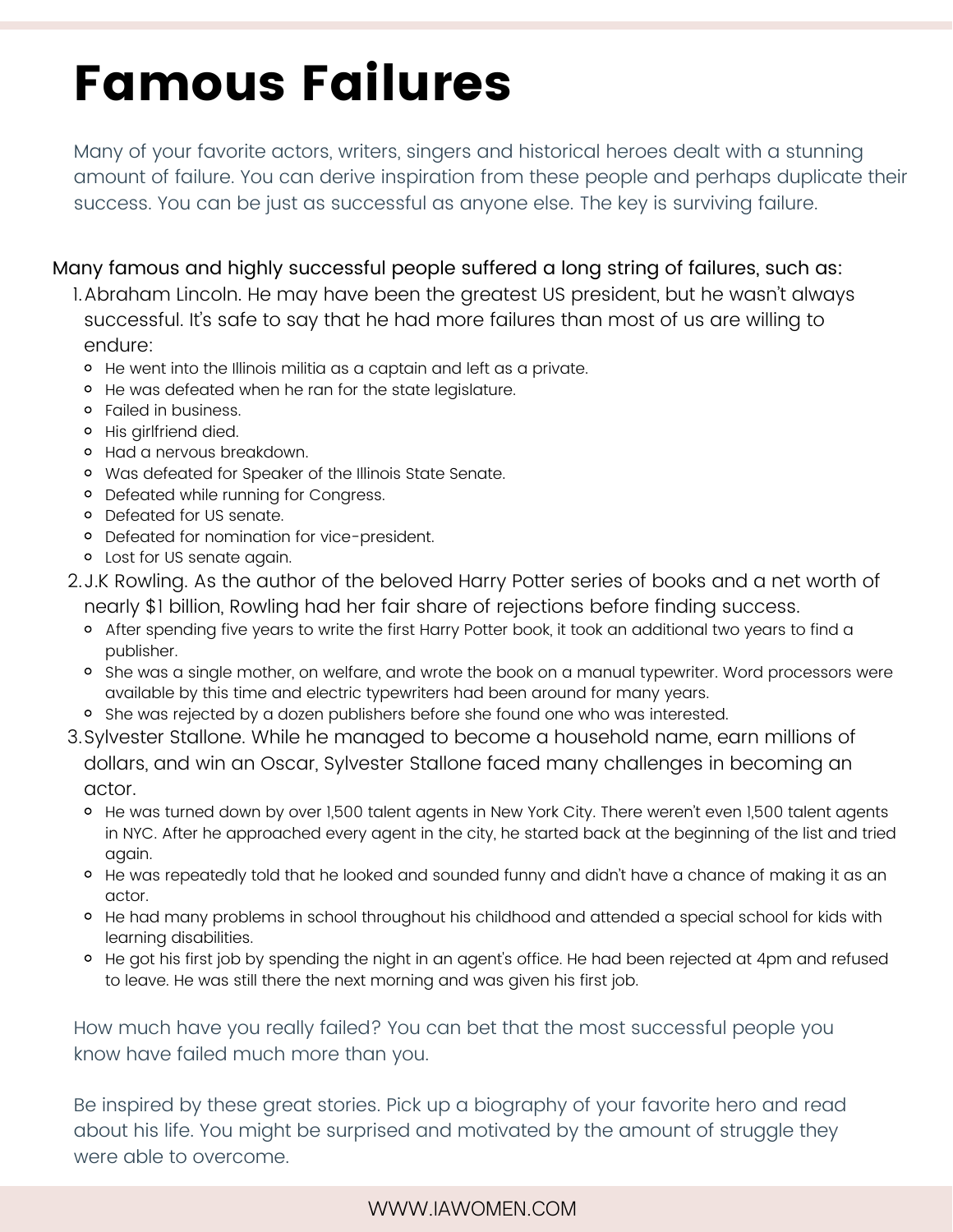

At the end of the day, you are solely responsible for your success and your failure. And the sooner you realize that, you accept that, and integrate that into your work ethic, you will start being successful. As long as you blame others for the reason you aren 't where you want to be, you will always be a failure. - Erin Cummings